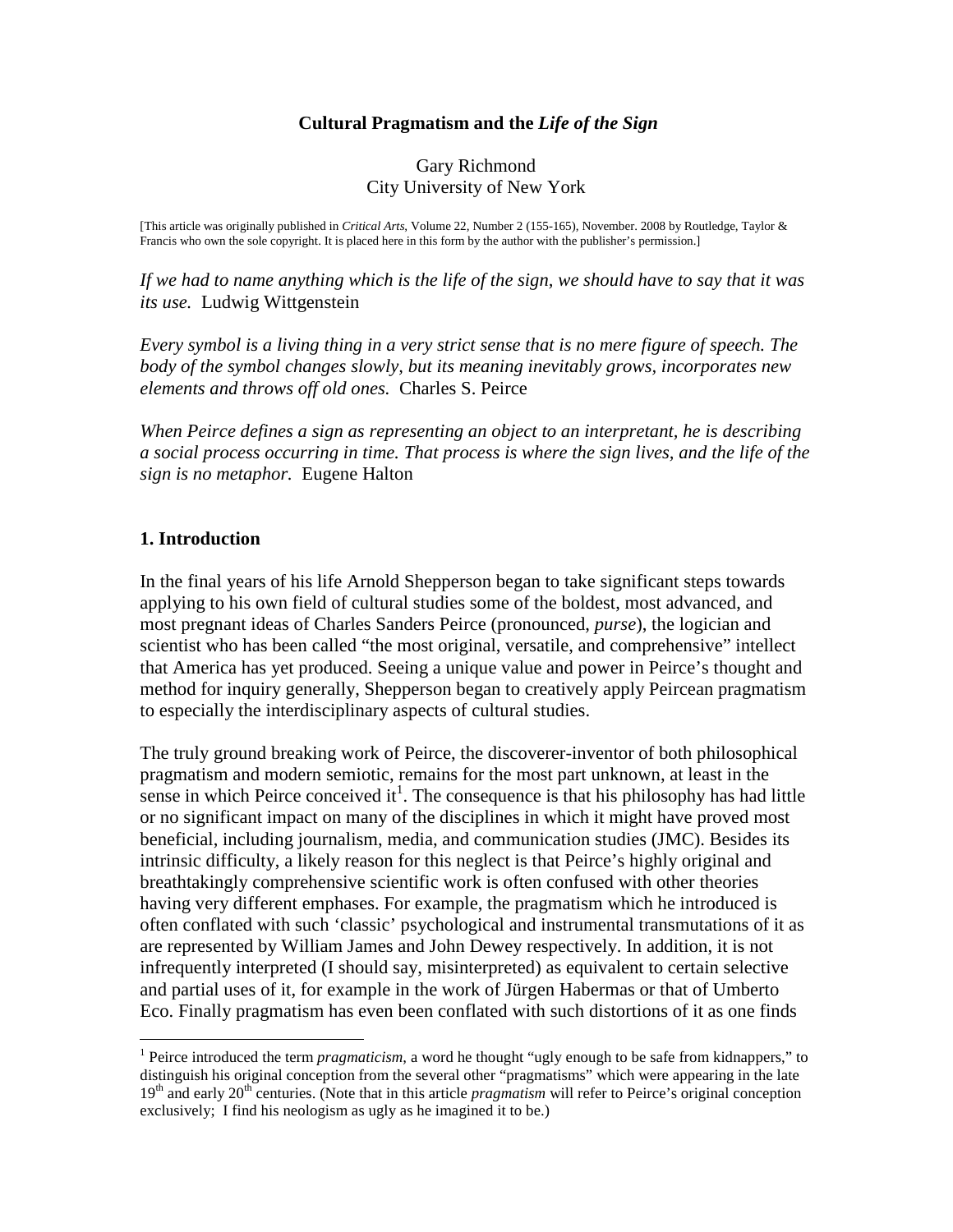in the work of Jacques Derrida or with that particularly virulent strain of veritable antipragmatism represented by the late Richard Rorty's writings.

Similarly, semiotic has at least until recently tended to be associated with the dyadic semiology deriving from the strictly linguistic analyses of Ferdinand de Saussure. Shepperson, seeing the unique value of Peirce's essentially radically different triadic semeiotic<sup>2</sup>—which sign theory *not* incidentally culminates in a theory of inquiry—found it a stimulus to his own research, suggesting possible approaches to overcoming the cultural nominalism and relativism which have created something of an intellectual impasse in any number of disciplines and interdisciplinary pursuits. Indeed, he saw pragmatism and semeiotic as having the potential to contribute mightily to the resolution of some of the "wicked problems" in these disciplines and domains. While there has recently been no scarcity of thinkers applying selected principles of semeiotic and pragmatism to various disciplines and associated institutions operating in the real world<sup>3</sup>, what seems especially important in Shepperson's work is that he initiates, within a broad interdisciplinary inquiry, a consideration of the application of many of the principal threads of Peirce's vast architectonic philosophy in ways which go beyond the theory itself, boldly and creatively moving in the direction of their possible practical application.

Peirce once commented that inquiry principally concerns itself "with conjectures, which are either getting framed or getting tested"  $(CP 1.234<sup>4</sup>)$ . In this short article I can only hint at how Shepperson began to frame—relative to cultural and JMC studies—some of the most important interdisciplinary methodological conjectures and hypotheses following from the furthest and richest implications to be drawn from Peirce's work, especially his theory of inquiry. I will first discuss why I believe Peirce became such a decisive influence on Shepperson. I'll then briefly comment on the definitively pragmatic thrust of Shepperson's mature work, focusing my analysis on arguably his most Peircean paper, "Realism, Logic, and Social Communication: C. S. Peirce's Classification of Science in Communication Studies and Journalism" (abbreviated  $RLSC<sup>5</sup>$  below), which takes up, to some extent, nearly all the significant themes of semeiotic and pragmatism which might conceivably be applied to cultural studies and JMC. Shepperson's almost all too rich paper will, I believe, some day be seen as seminal work in what I am beginning

<sup>&</sup>lt;sup>2</sup> Many semioticians have taken to using a spelling Peirce himself often used, semeiotic, to distinguish his triadic theory of signs from other sign theories, and I will do so from here on.

<sup>&</sup>lt;sup>3</sup> For example, aspects of Peirce's original work in graphical logic, including John Sowa's morphing of Peirce's existential graphs (EGs) of logical relations into conceptual graphs (CGs) suitable for use in our computational and internet era, have found a central place in certain knowledge representation (KR) communities.

In mathematics Rudolf Wille has developed the lattice theory, which Peirce invented, to become what is today called Formal Concept Analysis (FCA). It is important to remark in this connection that there is a principle of continuity involved in Peirce's architectonic such that there is no idea of an entirely independent field or discipline. Thus, such an essentially mathematical theory as the just mentioned FCA for *ordering relations* in lattices is reflected in pragmatism in its methodological requirement that theory be connected to practice, that is, to *practical consequences*.

<sup>4</sup> CP refers to the *Collected Papers* of Peirce, the present reference being to Volume 1, Paragraph 234.

<sup>&</sup>lt;sup>5</sup> All quotations in this article are from RLSC unless otherwise noted. The full text of the paper can be found at *Arisbe*: http://www.cspeirce.com/menu/library/aboutcsp/shepperson/jmc-arisbe.htm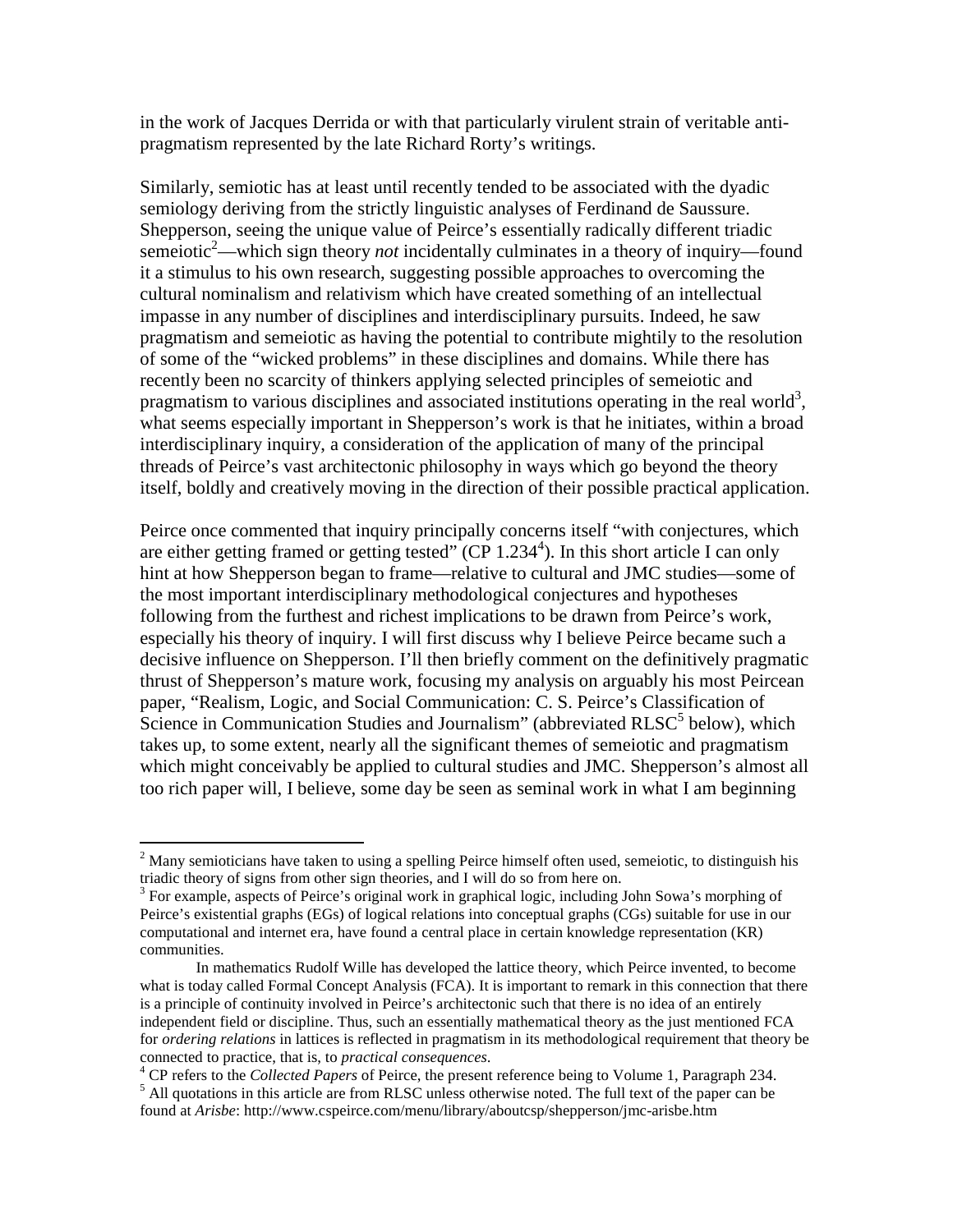to think of as a potentially new discipline, *cultural pragmaticism*, a field for which Shepperson had just begun to lay the groundwork.

# **2. Making Peirce Pragmatic<sup>6</sup>**

<u>.</u>

I first became acquainted with Arnold Shepperson on Peirce-l, an exceedingly lively electronic forum created by the noted Peirce scholar, Joseph Ransdell, in conjunction with his developing *Arisb*e as an electronic "gateway" to all things Peircean. As Arnold suggested in a footnote in RLSC, the dynamic, democratic, and deeply interdisciplinary give and take of Peirce-l conversations can facilitate ones quickly gaining clarity on even the subtler aspects of semeiotic and pragmatism, essential for Shepperson as he began to relate these to issues in cultural studies. Following a number of exchanges on and off the forum, after several months I was delighted to receive drafts of some of Arnold's papers. I soon began to see that not only had he grasped the rather neglected social thrust of Peirce's rich architectonic philosophy, but he was beginning to apply his understanding in creative ways to the possible resolution of certain difficult issues in interdisciplinary research within his field.

Peirce's eminently scientific work<sup>7</sup> is not intended merely to, say, expand and deepen a person's intellectual understanding of sign relations. Or rather, while his theory most certainly preeminently concerns itself with these relations and their possible evolution, it is a core principle of semeiotic that semiosis (sign action) is a *living process* whether one is considering certain signs of biological evolution or, say, the signs and symbols of the development of a potent idea, or even signs of the growth of an organization or institution. The crucial point is, as Peirce succinctly put it, "signs grow." Thus at the heart of pragmatism—as the very name might suggest—there is a concern that inquiry be directed to the reality of changing relations and, perhaps most especially, the possibility of the evolution in the future of such complex and subtle relations as those encountered in interdisciplinary cultural studies.

One of the challenges for Shepperson's project is that, while frequently invoked, Peirce has been severely neglected to the extent that the most original and promising components of his work are not yet well understood if they are known at all. Very few have read—let alone studied—the work of the intellect whom Ernest Nagel called "the most original, versatile, and comprehensive philosophical mind that the United States has ever produced." When he is known at all it is usually, and rather vaguely, as the founder of philosophical pragmatism. Yet, even within academia, although not infrequently characterized as a towering figure in American philosophy, for a number of reasons Peirce has been fairly fully marginalized, so much so that Shepperson commented in the

<sup>&</sup>lt;sup>6</sup> This was a title Aldo de Moor suggested for a co-authored paper which we eventually published as "Towards a Pragmatic Web" and in which we initiated a project intended to apply pragmatism in support of the social dimension of the developing Semantic Web. "Making Peirce Pragmatic" seems quite apt for this section of the article.

 $7$  "His output includes major writings on mathematics, metaphysics, geodesy, astronomy, economics, phenomenology, and logic; he also produced . . . relevant work in physics, metrology, engineering, cartography, and lexicography, amongst other." A. S.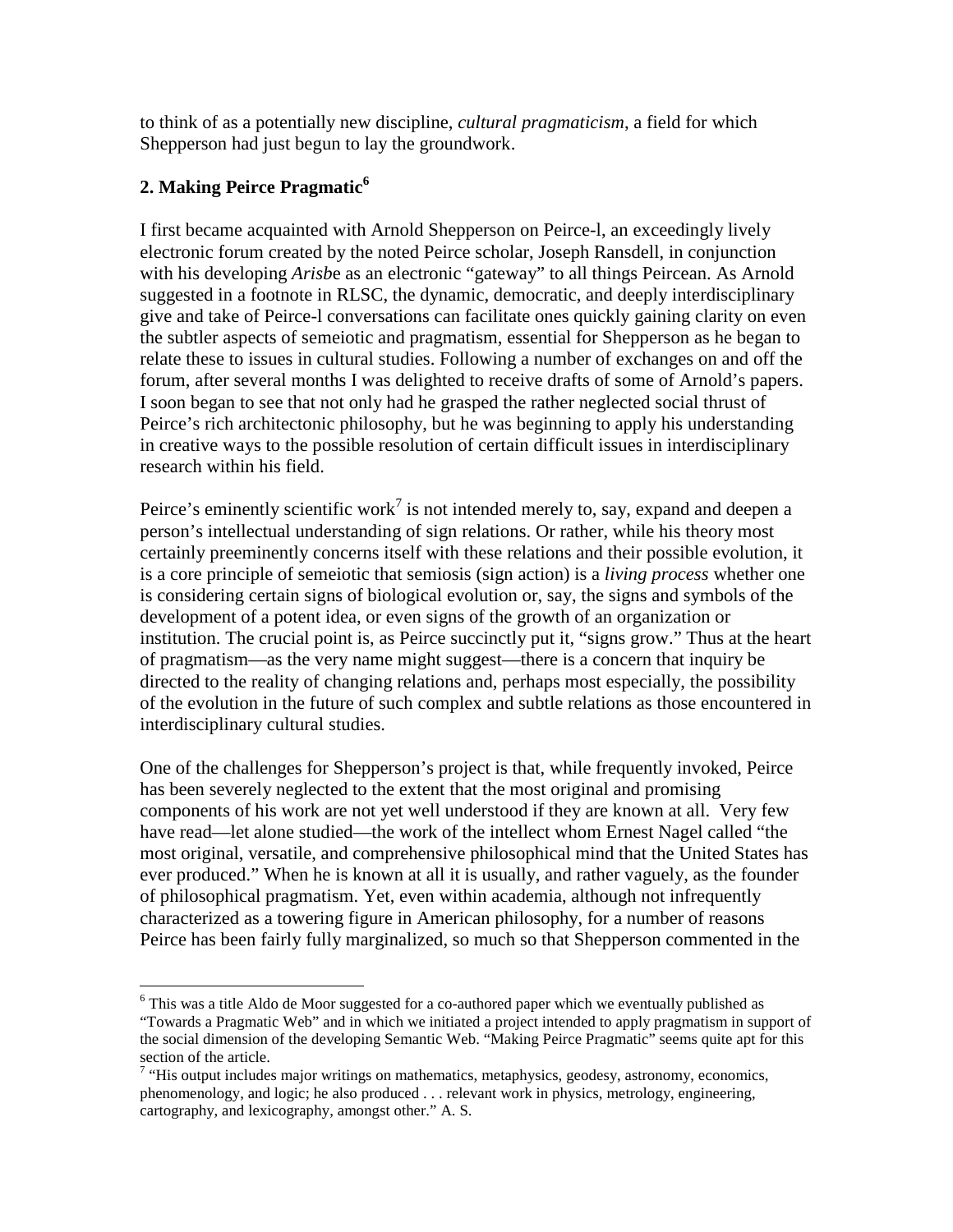"Logic of Hazard" that Peirce's "exclusion from the mainstream of American academic history may be one of the great scandals of the twentieth century."

It has been argued that misconceptions concerning the exact nature of Peirce's thought came about because in the early 1900's several influential logicians, theoreticians, and philosophers, whose work was to some extent influenced by him, tended to be what the novelist and essayist Walker Percy called "thieves of Peirce," lifting what they wanted (typically with little or no credit given to him) and "leaving the rest." However, even more damaging is that those who lifted "this or that" from Peirce's work almost invariably distorted his original concepts and theories<sup>8</sup>. The result has been that his pointedly scientific philosophy has only rarely been clearly comprehended and, even then, only in piecemeal fashion. The consequence of this neglect is that precisely those facets of his work which might be of the greatest interest and potential value to, for example, the readership of this journal—notably his theory of inquiry as it relates to interdisciplinary studies—have been almost entirely ignored in the literature. In my view, were it not for the project which Shepperson began, those disciplines and interdisciplinary fields which might most benefit from a thorough study of Peirce's philosophy—his ground-breaking theory of inquiry, architectonic classification of the sciences, profound analysis of the nominalism-realism question, and his potentially revolutionary development of logic as semeiotic—would have a considerably diminished chance of ever even coming upon authentic pragmatism.

# **3. Society, Reality, and Cultural Pragmatism**

In RLSC Shepperson argues that JMC properly inquires into forms of social conduct coming out of *vague assumptions* and claims about "the quality of the human condition," the sense that certain things are, for example, 'right', 'fair', or 'true'. At the same time it is obvious that researchers in institutions, such as universities, as well as practitioners, for example, journalists, will themselves express modes of conduct following from their own vague ethical assumptions. Peirce considered the ultimate goal of pragmatism to be the modification of conduct, the central idea being that through self- and hetero-criticism communities could more and more find agreeable goals, principles, and practices for catalyzing their evolution. He called this kind of social collaboration in inquiry "critical commonsensism" since it valorizes "the social character of theoretical knowledge in a community of investigators" (Helmut Pape).

For Shepperson, academic and professional JMC disciplines are essentially engaged in the study of contemporary societies such that "media and journalism are strictly understandable only within the ambit of the modern social realm." It is the nature of such inquiry that it is always experimental, always experiential and in flux. And while he does not claim a unique JMC ethic, he does argue that certain disciplines have the potential for contributing something of unique value in helping to determine what the general ethic of a society is and, perhaps, is *becoming*. This follows from his understanding JMC studies as involving *normative* aspects in Peirce's sense of their inquiring into how we act, react,

<sup>&</sup>lt;sup>8</sup> John Sowa, for example, in considering the work of Bertrand Russell and several other influential early  $20<sup>th</sup>$  century logicians, has argued along these lines.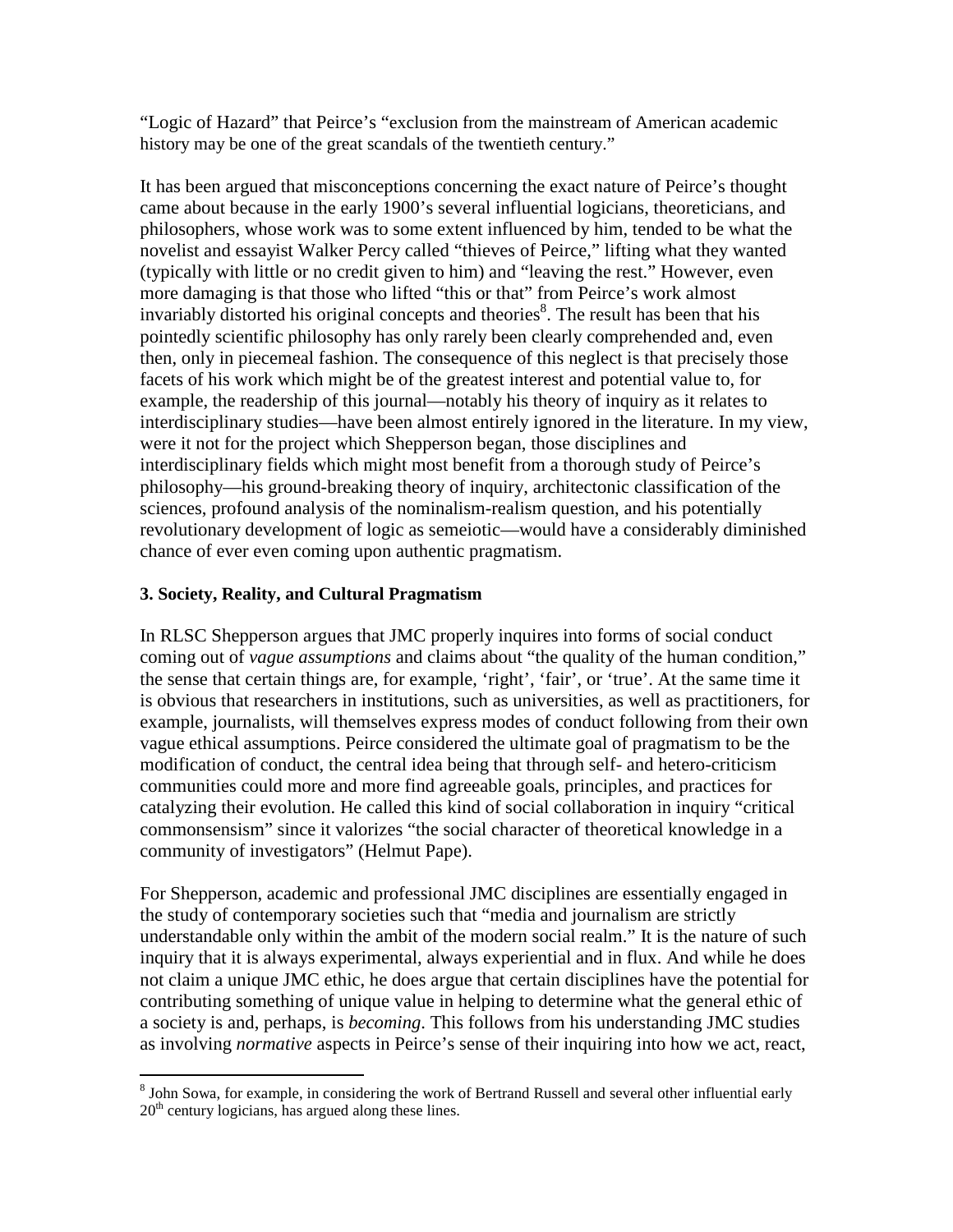and interact with the world. The further development of such normatively informed disciplines and sciences, especially in their interdisciplinary relations, could help stimulate societies toward a greater understanding of their ethical presuppositions, perhaps spurring them on to consider what ought to constitute their own cultural *summum bonum*. This is conceivable because "every developed modern society is a more or less successful experiment that tests some asserted hypothesis, of a very general nature, about how human society ought to work." Shepperson imagined that journalism, the media, and communication studies generally had an important role to play in bringing to critical awareness "how human society ought to work," especially should these disciplines be able to shed the nearly pervasive nominalism and relativism which up until now have prevented such self-awareness and self-criticism occurring at the levels and in the ways needed.

In a review of *The Essential Peirce*, Shepperson comments that it is important in virtually all fields to finally come to grips with Peirce's "underlying claim that we can only understand the Universe insofar as the Universe is like us, who are (body and mind) in it and not apart from it . . . [but that unfortunately] there is a tendency towards radical nominalism that underpins the entire tradition of modernity, whether philosophical, social, political, or cultural." Nominalism has dominated the intellectual landscape<sup>9</sup> for so long that such vague ethical assumptions as mentioned above appear to many to be "mere words" rather than, as Peirce thought of them, *living realities* and *real powers* to influence individuals and societies in ways which might help bring about significant positive change. In this "age of rampant cultural relativism and anti-intellectualism" it was Shepperson's hope that the introduction of pragmatic realism into cultural studies and JMC practice might have a far-reaching and beneficial influence.

*[Peirce's] real influence is yet to be felt, and whether this develops directly from his actual philosophy, or in response to it, is an open question. [His] greatest value in either case lies in his trenchant and logically thoroughgoing realism, whether in the areas of phenomenology, ethics, logic, metaphysics, or epistemology.* 

Assuming for a moment that there is a real methodological value in pragmatism, the question remains as to how it is to be developed within JMC Inquiry. We now turn to this difficult question the answer to which—if it is ever to be answered at all—will ultimately have to come from those who are actively and creatively involved in cultural studies and JMC disciplines.

# **4. Peircean Theory of Inquiry for JMC**

It is one of the principal tenets of RLSC that there is a growing need "to begin to reconceptualize important interdisciplinary relationships" within JMC in the interest of catalyzing fresh approaches to, for example, cross-disciplinary research in these fields. Shepperson argues that Peirce's architectonic *classification of the sciences* can provide the basis for "a possible presuppositional classification of media and journalism inquiry."

The sample is nominalism is represented in philosophy by the empty analytical tradition on the one hand and by, ultimately, equally empty hermeneutic phenomenology on the other.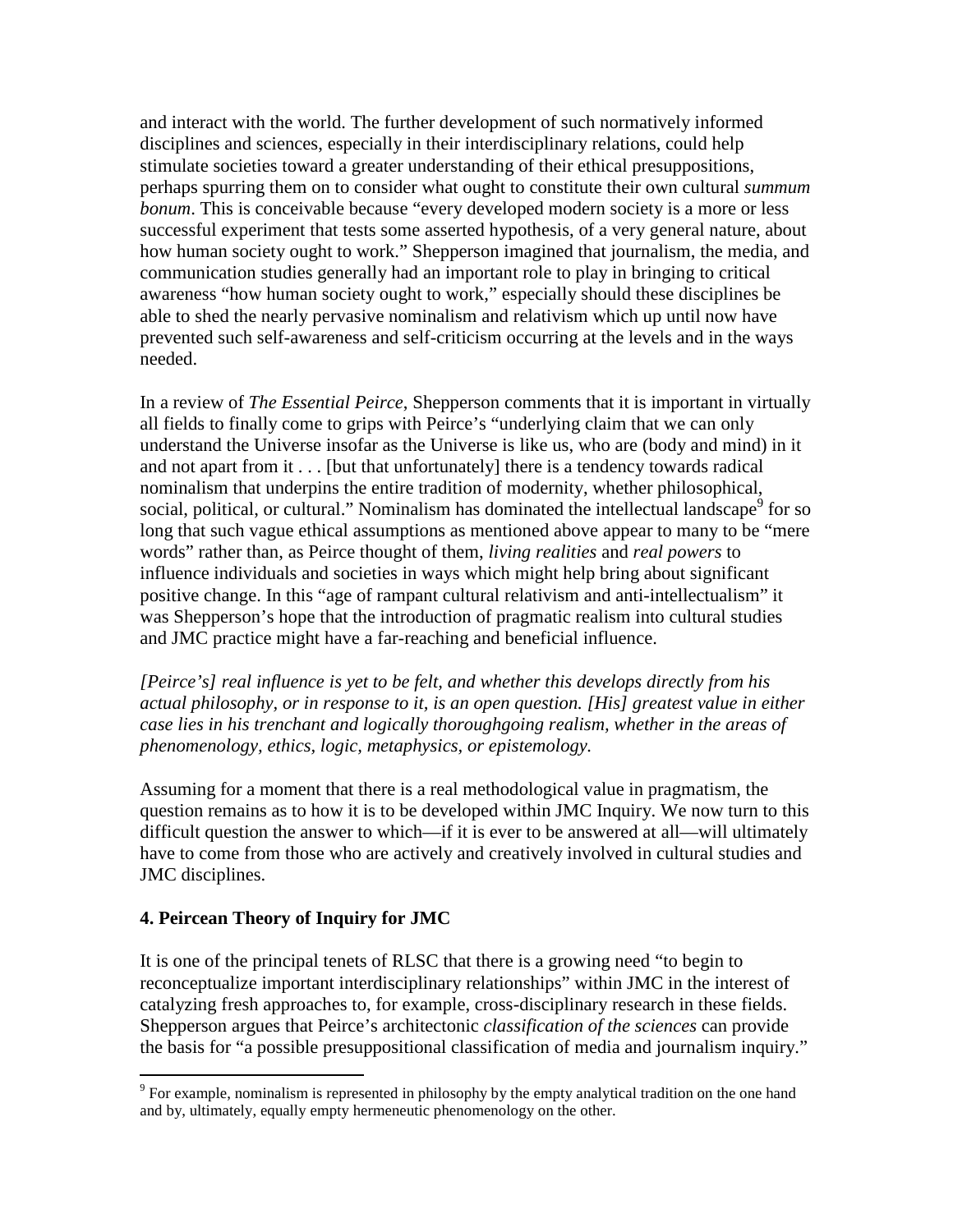While he did not claim to have arrived at the final classificatory schema<sup>10</sup>, I believe that his approach nevertheless warrants serious consideration as representing "a genuine option for bringing the practices of JMC to bear on the global dimension of the human condition," a decidedly worthy—if ambitious—project.

In line with Claude Shannon's notion of the media as a channel for the delivery of messages, Shepperson argues that the focus of media studies should be on the media "as the means of distribution of messages, and not on the messages themselves." Exactly parallel to this, and following from Peirce's definition of a sign as standing between some object and an interpretant of it, Shepperson holds that the media are "not *what they transport*, but the techniques that *make such transport possible*." At one end of this process is the producer of the message, while at the other end is the consumer as interpreter of that message. In this model the media stand exactly between the producer (say of journalistic reports) and the consumer (the reader or viewer of such reports). This essentially triadic structure follows from Peirce's insight that the sign process invariably involves *genuine trichotomic relations*<sup> $11$ </sup>, that there will always be a medium, always a 'between', and that while the other two components are clearly essential and of no less significance, the semiosis itself—*the life of the sign*—requires the third, requires the medium. How this bears on the question at hand will become clearer, I hope, in briefly considering Peirce's theory of inquiry in relation to JMC.

Peirce conceived inquiry as a process involving three stages, the first being what he termed *abduction*, that is, the forming of a testable hypothesis; the second, the *deduction* of the implications of the chosen hypothesis for possible testing; and the third, *induction*, being the actual testing of the hypothesis to see to what extent it actually conforms to the reality of the matter being investigated, this last phase of the inquiry requiring the sampling of a population. Shepperson argued strongly that the kind of sampling appropriate to most JMC inquiry is a little understood variety *not* relying on statistical probabilities. This alternative approach is necessary because "the persons, collections and

<u>.</u>

 $10$  Although the present article does not take a critical stance in regard to RLSC, it must nonetheless be remarked that, while it is certainly true that the normative sciences provide principles for those researches which follow them in Peirce's architectonic classification, Shepperson's characterization of JMC disciplines as 'normative' is probably best interpreted as referring to the influence upon them of Peirce's three strictly theoretical normative sciences (namely, theoretical aesthetics and ethics, and logic as semeiotic). Peirce remarks that "there are practical sciences of reasoning and investigation, of the conduct of life, and of the production of works of art [that] correspond to the Normative Sciences, and may be probably expected to receive aid from them" (CP 5.125).

Somewhat more problematic is Shepperson's division of JMC disciplines into Peirce's trichotomy of 'descriptive', 'classificatory', and 'nomonological' (i.e., expressing laws). In Peirce's classification these refer essentially to the "special" physical and psychical sciences, while in my view JMC disciplines are more properly placed within Peirce's schema as "practical" sciences, or perhaps somewhere between the special and the practical sciences. Still Shepperson is undoubtedly correct in seeing that there is a deep interpenetration of the characters of the various branches of science. Peirce comments: "[Most important] are the dynamical relations between the different sciences, by which I mean that one . . . may stimulate another by demanding the solution of some problem. In this way, the practical sciences incessantly egg on researches into theory" (CP 7.52).

<sup>11</sup> The thrust of my own recent work, *trikonic*, is the development of trichotomic *category theory*, so pervasive and potent in Peirce's philosophy that he wrote that a fully developed science of trichotomic would constitute "one of the births of time" (CP 1.354).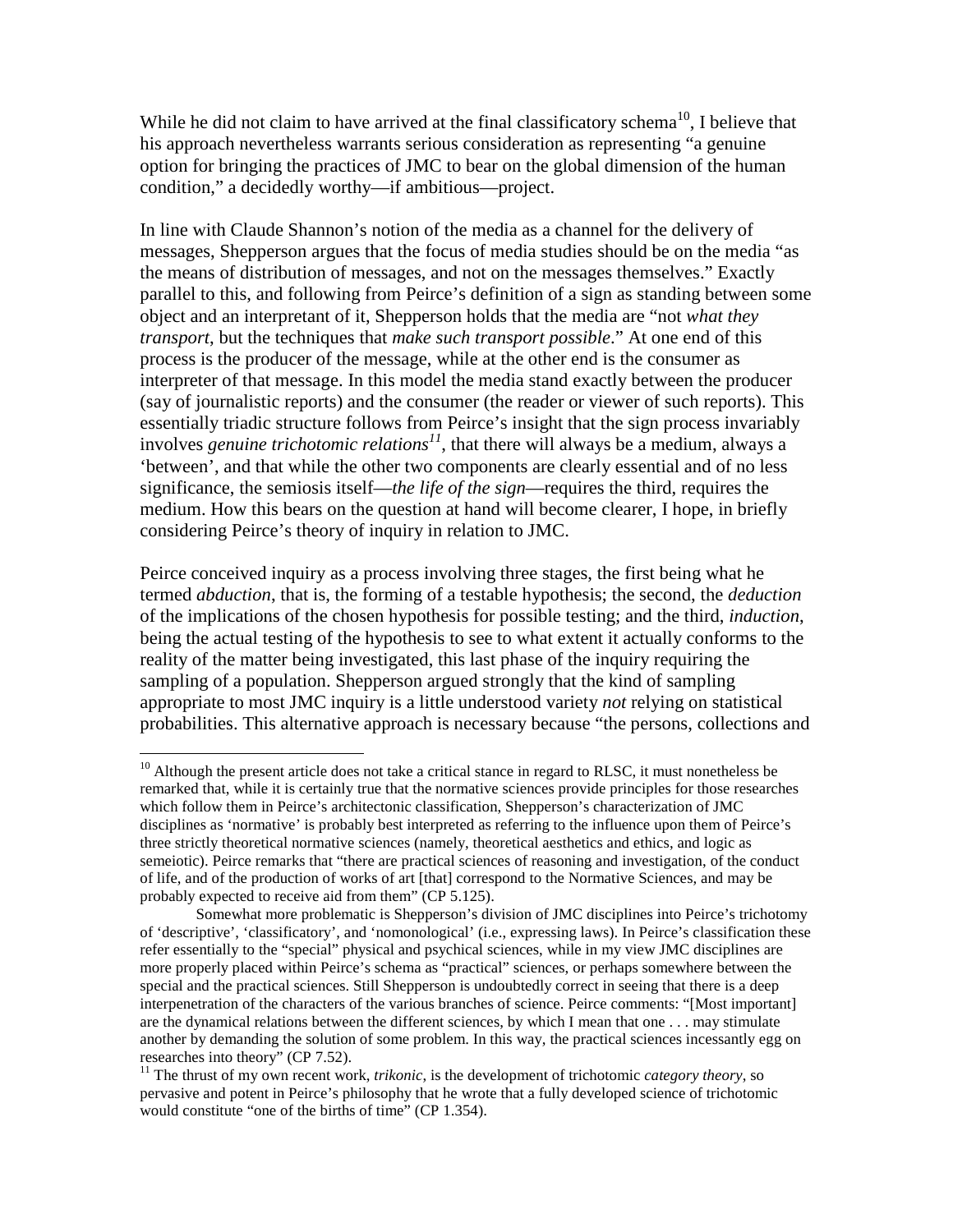institutions that make up the social realm do not constitute a collection that can be validly sampled statistically." In this model JMC inquiry is not essentially concerned with collections whose members can be *presently counted* (e.g., a census), nor even those which form a *partial ordering* (e.g., the generations of a given society). Rather, he holds that, as JMC concerns itself with ever-changing populations tending towards the future $^{12}$ , it ought sample *potential* populations, what Peirce called *abnumerable collections* (as opposed to the denumerable and enumerable collections just mentioned parenthetically above). Shepperson noted that since the very subject matter of JMC studies, the social realm, is itself an abnumerable collection, statistical sampling could result in distortions, kinds of 'freezing' of the characters of what are essentially ever-changing, perhaps evolving populations. Furthermore, potential collections involve what Peirce refers to as *would-bes*, or that which would occur if certain conditions were brought about (for example, if all young people in a given society were provided internet access) and this too relates to the ethics involved in JMC inquiry and practice.

This emphasis on potential populations does not deny that in specific contexts and under certain conditions that statistical sampling isn't desirable in JMC research. But Shepperson's argument strongly implies that, when considering the social realm, it is not possible to "draw necessary conclusions about the human future." All researchers can do is to "continually test our hypotheses against experience, correcting as we learn from the errors that this experience reveals." It was Shepperson's hope that JMC inquiry could develop exemplary methods and techniques for sampling abnumerable collections so that its findings would tend "over the long run to approximate to true assertions about social and human reality."

# **5. Conclusion and Prospect**

Shepperson's work is especially challenging in that he was not only introducing Peirce's complex and difficult logic as semeiotic (with its occasionally daunting terminology) to an audience unlikely to be familiar with it, but beyond this, and in ways which seem to me to have previously never been so broadly attempted, to extrapolate these ideas to possible modifications of practice within communities. Yet despite these challenges, RLSC appears to me to be an excellent place to start for anyone who might want to further consider Shepperson's pragmatic approach.

I'd like to conclude this article with a comment on one of the aspects of Shepperson's work which has most deeply resonated with me, namely his concern for what he called the "quality of the human condition"<sup>13</sup> especially, but not only, as it is impacted by the practices of journalism and the media. For example, he argues that although there are unquestionably some significant differences between traditional and post-modern media habits in South African society, new media could come to accommodate these older

 $\overline{a}$  $12$  He gives as an example the consideration of developing audiences for, say, certain genre of film.

<sup>&</sup>lt;sup>13</sup> "[T]he principal political purpose of any society is to account for the natality and mortality of the human condition. The ultimate benefit of a social realm is . . . to reduce the possibility that individual citizens, and latterly groups of citizens, are structurally deprived of the opportunity to get the best quality of life *as mortals*." A. S.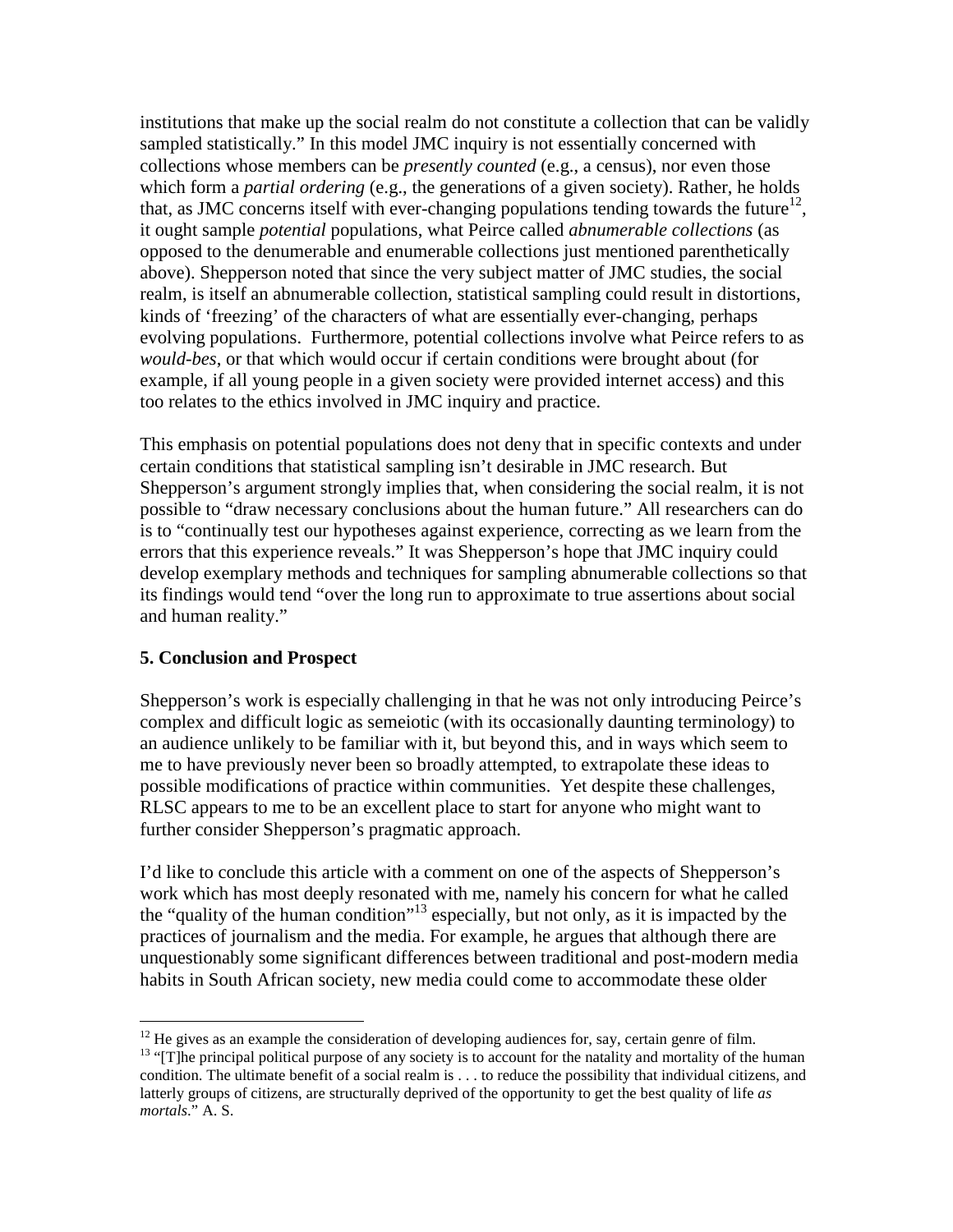habits while at the same time moving in the direction of a fuller range of communication capabilities (which a younger generation seems determined to further explore in any event). In this regard I am especially struck by his profound observation that the traditional is not ultimately based upon some absolute sense of eternal verities which must be passed from generation to generation, but that traditional habits and traditional responses were, at least for certain populations, "developed by those excluded from the social realm as a means of maintaining their best possible interpretation of what makes them human." It was his hope that some future generation would begin to, as Nietzsche phrased it, "redeem the past," that is, overcome the inequities of the past and thus honor the memory of those who were denied justice $14$ .

I have tried to show that Shepperson's unfinished work provides a valuable basis for further research into the theory and possible practice of an emergent *cultural pragmatism* with the potential to eventually exert a global influence. While Shepperson offers what is tantamount to a preliminary outline of this possible field in RLSC, the theory is decidedly not yet fully formulated and, thus, a task for future researchers. And it no doubt goes without saying that the self-reflective and self- and hetero-critical practice which might follow from applying that theory is at best a distant project. Nevertheless, Arnold Shepperson left us with strong suggestions as to how we might proceed in the project he had initiated, offering illuminating 'hints' for further developing his pioneering work in applying Peirce's pragmatism to inquiry into the social realm<sup>15</sup>. I have little doubt that those willing to explore the new territory which Shepperson had only begun to chart will come back amply rewarded for their efforts.

*It has been said that the modern world is fractured intellectually and in need of new ideas*  which may enable it to break through its current abstractions (Whitehead). Of course, not *everyone who strays off the traditional reservations will discover something worthwhile,*  but without the spirit that sustains such ventures there can be not hope for the future of *civilization.* Bruce Buchanan

## **Acknowledgements**

I want to thank Keyan Tomaselli for inviting me to contribute to this *Festschrift* honoring Arnold Shepperson. Thanks also to those who read this article in advance of its publication: I am indebted to Aldo de Moor, Eugene Halton, Michele Piso, Joseph Ransdell, and James Sullivan for their suggestions and critical comments. I am most of all grateful to have known Arnold, even if only through the medium of the internet, to have been exposed to the highly original work of an extraordinary scholar, a person of profound character who cared deeply about the human condition.

 $\overline{a}$  $14$  Some of these themes are reflected in the work of Cornel West, for example in his recent book

*Democracy Matters*. See also the concluding chapters of Edmund Arens' *The Logic of Pragmatic Thinking*. <sup>15</sup> Ervin Laszlo suggests that we ought to work to bring about what he calls a "cultural mutation" in our

societies and believes that "the current political climate is propitious for this: People are extraordinarily responsive when angry or frustrated."